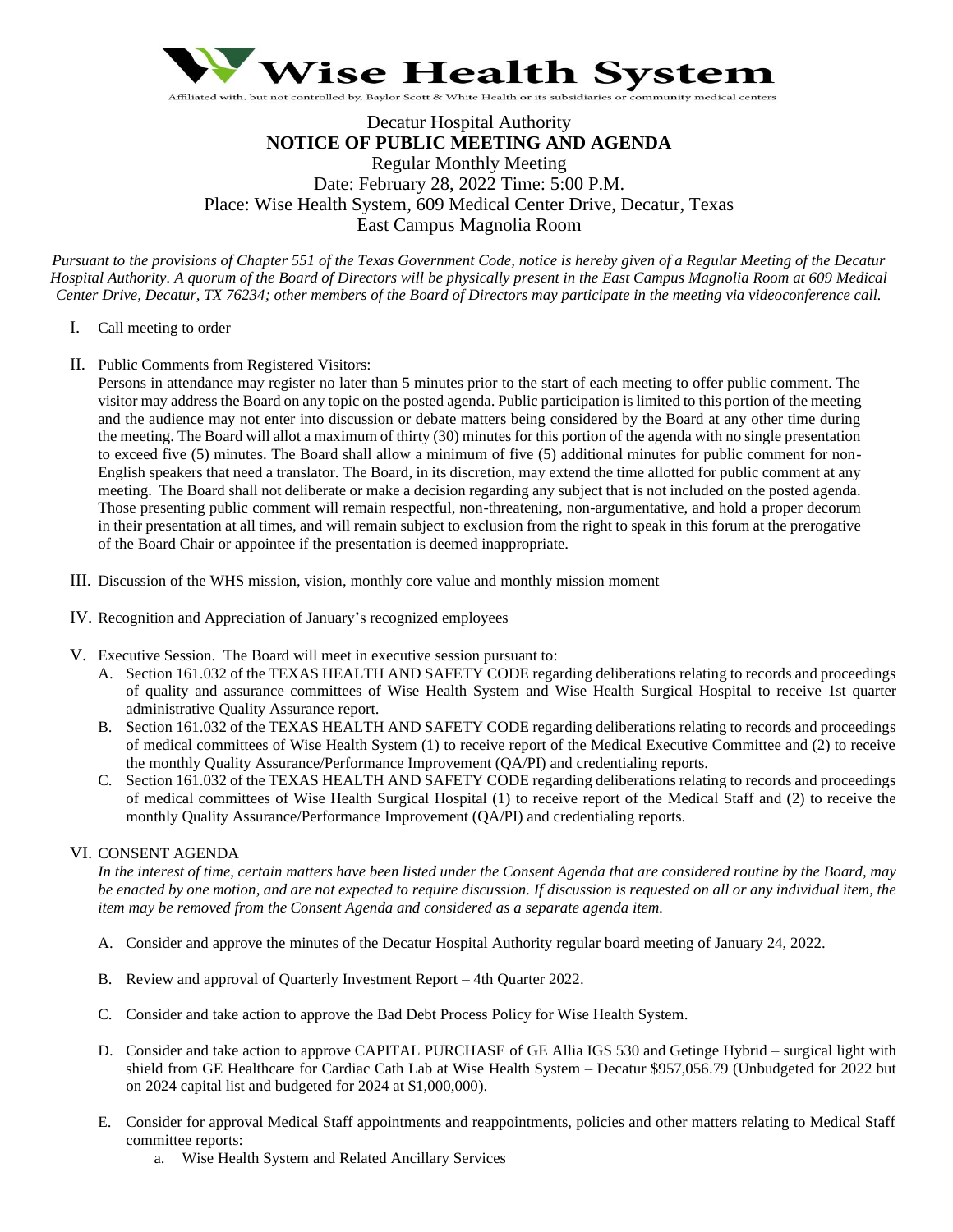- 1. New Appointments:
	- 1) Comans, Tyler CRNA APP Nurse Anesthetist
	- 2) Gadam, Mohan MD Active Clinical Hospitalist
	- 3) Lettre, Matthew DDS Active Clinical Dentistry
	- 4) Navuluri, Chandra MD Active Clinical Hospitalist
	-
	- 6) Wright, Dallas DO Active Clinical Emergency Medicine
	- 7) Young, Madeleine CRNA APP Nurse Anesthetist
	-
- 2. Reappointments:
	- 1) Amelung, Gregory J., DPM Consulting Podiatry
	-
	-
	-
	-
	-
	-
	-
	-
	-
	-
	-
	-
	-
	-
	-
	-
	-
	-
	-
	-
	-
	-
	-
	-
- 3. Reappointments-Change in Staff Status:

| 1) Richey-Smith, Lesley DPM | Active Clinical to Consulting                  | Podiatry |
|-----------------------------|------------------------------------------------|----------|
| 2) August, Anissa G., MD    | Active Clinical to Active Community Pediatrics |          |
| 3) Hollis, Leslie M., MD    | Active Clinical to Active Community Pediatrics |          |

## 4. Locum 30 Day Reviews: 1) Kumar, Yuvaraj, MD Locum Cardiology

| 5. Addendum to Privileges: |                        |                                  |
|----------------------------|------------------------|----------------------------------|
| 1) Compton, Kjersti NP     | APP                    | PA NP Hospitalist/Ibrahim        |
| 2) Pena, Israel MD         | <b>Active Clinical</b> | Adding Intrathecal Narcotic Pump |
| 3) Swofford, Johnathan NP  | APP                    | <b>PA NP Hospitalist/Ibrahim</b> |
|                            |                        |                                  |

#### 6. Proposed revisions to Cardiology privilege form.

#### b. Wise Health Surgical Hospital and Related Ancillary Services

| 1. New Appointments:   |                 |                                            |  |  |
|------------------------|-----------------|--------------------------------------------|--|--|
| 1) Alverson, Kristi NP | APP             | PA NP Emergency Medicine (Argyle)/Amin     |  |  |
| 2) Brigham, Beryl NP   | APP             | PA NP Surgery and PA NP Primary Care/Islam |  |  |
| 3) Comans, Tyler, CRNA | APP             | Nurse Anesthetist                          |  |  |
| 4) Compton, Kjersti NP | APP             | <b>PA NP Hospitalist/Ibrahim</b>           |  |  |
| Gadam, Mohan MD        | Active Clinical | Hospitalist                                |  |  |

5) Nwokoye, Florence, NP APP PA NP Primary Care/Siddique 8) Stroman, David MD Active Clinical Vascular and Endovascular

2) Arumugham, Akilan, MD Consulting Radiology 3) Brigham, Beryl A., NP APP PA NP Surgery/Arsalla Islam 4) Butler, Jason R., MD Consulting Pain Medicine (MSD) 5) Cheatham, Nicholas D., CRNA APP Nurse Anesthetist (MSD)/Menzies 6) Church, Don A., MD Consulting Emergency Medicine (MSD) 7) Garza, Mark A., MD Consulting Pain Medicine (MSD) 8) Greenberg, Todd D., MD Consulting Radiology (MSD) 9) Haile, Nathan MD Active Clinical Orthopedics 10) Hoang, Lon K., DO Consulting Radiology 11) Khasgiwala, Vaibhav C., MD Consulting Radiology 12) Khatti, Sanjay R., MD Consulting Radiology 13) Kho, Nathaniel A., MD Consulting Intraoperative Neurophysiological Monitoring (MSD) 14) Kromer, Sydney M., PA-C APP PA NP Surgery/M. Valente 15) Marciano, Paul T., DPM Consulting Podiatry 16) Massie, Tiffany L., CRNA APP Nurse Anesthetist 17) Metzler, Jonathan P., MD Consulting Radiology 18) Quarles, Bryan S., MD Consulting Radiology 19) Ray, David DO Active Community Family Medicine 20) Richardson, John MD **Active Community** Family Medicine 21) Schmidt, Timothy J., MD Active Clinical Anesthesia 22) Singhal, Anupam K., MD Consulting Radiology 23) Thompson, Buddy G., MD Consulting Radiology 24) Tonini, Andrew P., DO Active Clinical Hospitalist 25) Wooten, Edward W., MD Consulting Radiology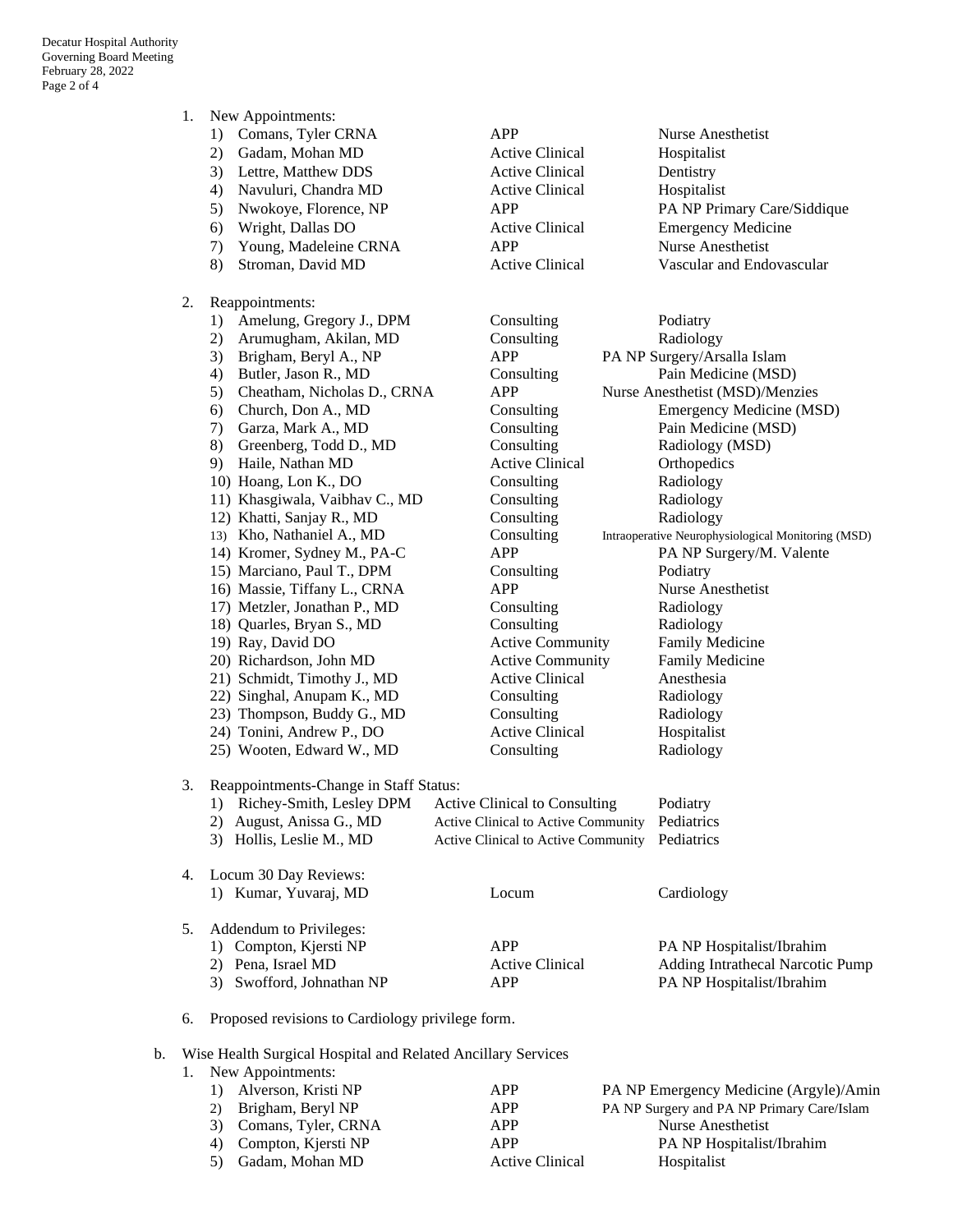|    | Jacob, Ashley PA-C<br>6)                | <b>APP</b>             | PA NP Surgery w/Kinchen                      |
|----|-----------------------------------------|------------------------|----------------------------------------------|
|    | Korlakunta, Hema MD<br>7)               | <b>Active Clinical</b> | Cardiology                                   |
|    | Navuluri, Chandra MD<br>8)              | <b>Active Clinical</b> | Hospitalist                                  |
|    | Pennington, Saul PA-C<br>9)             | <b>APP</b>             | PA NP Emergency Medicine (Argyle)/Amin       |
|    | 10) Swofford, Johnathan NP              | <b>APP</b>             | PA NP Hospitalist/Ibrahim                    |
|    | 11) Young, Madeleine CRNA               | <b>APP</b>             | <b>Nurse Anesthetist</b>                     |
|    | 12) Stroman, David MD                   | <b>Active Clinical</b> | Vascular and Endovascular                    |
| 2. | Reappointments:                         |                        |                                              |
|    | Amelung, Gregory J., DPM<br>1)          | <b>Active Clinical</b> | Podiatry                                     |
|    | 2)<br>Arumugham, Akilan, MD             | Consulting             | Radiology                                    |
|    | 3)<br>Church, Don A., MD                | <b>Active Clinical</b> | Emergency Medicine (Argyle)                  |
|    | Hoang, Lon K., DO<br>4)                 | Consulting             | Radiology                                    |
|    | 5)<br>Hurt, Walter G., MD               | Consulting             | Orthopedics                                  |
|    | Khasgiwala, Vaibhav C., MD<br>6)        | Consulting             | Radiology                                    |
|    | Khatti, Sanjay R., MD<br>7)             | Consulting             | Radiology                                    |
|    | Kho, Nathaniel A., MD<br>8)             | Consulting             | Intraoperative Neurophysiological Monitoring |
|    | 9)<br>Kromer, Sydney M., PA-C           | APP                    | PA NP Surgery/M.Valente                      |
|    | 10) Marciano, Paul T., DPM              | <b>Active Clinical</b> | Podiatry                                     |
|    | 11) Massie, Tiffany L., CRNA            | <b>APP</b>             | Nurse Anesthetist                            |
|    | 12) Metzler, Jonathan P., MD            | Consulting             | Radiology                                    |
|    | 13) Quarles, Bryan S., MD               | Consulting             | Radiology                                    |
|    | 14) Richey-Smith, Lesley R., DPM Active | Clinical               | Podiatry                                     |
|    | 15) Robison, Dennis J., MD              | Consulting             | <b>General Surgery</b>                       |
|    | 16) Schmidt, Timothy J., MD             | <b>Active Clinical</b> | Anesthesia                                   |
|    | 17) Seungdamrong, Jason, MD             | <b>Active Clinical</b> | Emergency Medicine (Argyle)                  |
|    | 18) Singhal, Anupam K., MD              | Consulting             | Radiology                                    |
|    | 19) Thompson, Buddy G., MD              | Consulting             | Radiology                                    |
|    | 20) Tolhurst, Stephen R., MD            | Consulting             | Orthopedic Spine Surgery                     |
|    | 21) Tonini, Andrew P., DO               | <b>Active Clinical</b> | Hospitalist                                  |
|    | 22) Wellman, Heather J., PA-C           | <b>APP</b>             | PA NP Surgery/House                          |
|    | 23) Wooten, Edward W., MD               | Consulting             | Radiology                                    |

- 3. Reappointments-Change in Staff Status: 1) Haile, Nathan B., MD Active Clinical to Consulting Orthopedics
- 4. Proposed revisions to the Cardiology privilege form

## VII. Reports

- A. Presentation of Administrative Report
- B. Presentation of January 2022 Financial Report and consider for approval
- C. Presentation of Wise Health Foundation annual report

### VIII. New Business

- A. None.
- IX. Executive Session. The Board will meet in executive session pursuant to:
	- A. Section 161.032 of the TEXAS HEALTH AND SAFETY CODE to receive the Quarterly Compliance Report
	- B. Section 551.074 of the TEXAS GOVERNMENT CODE regarding deliberations relating to the employment and evaluation of administrative staff of the hospital.
	- C. Section 551.071 of the TEXAS GOVERNMENT CODE for consultation with the hospital's attorney.
	- D. Section 551.085 of the TEXAS GOVERNMENT CODE regarding deliberations relating to proposed new services or product lines of the hospital, including updates on physician recruitment for new services and potential new or expanded services or locations.

X. Other Business

A. Consider and take action to authorize the HR committee to review the CEO's annual evaluation and compensation and authorize the chairperson of such committee to execute all documents necessary for such actions.